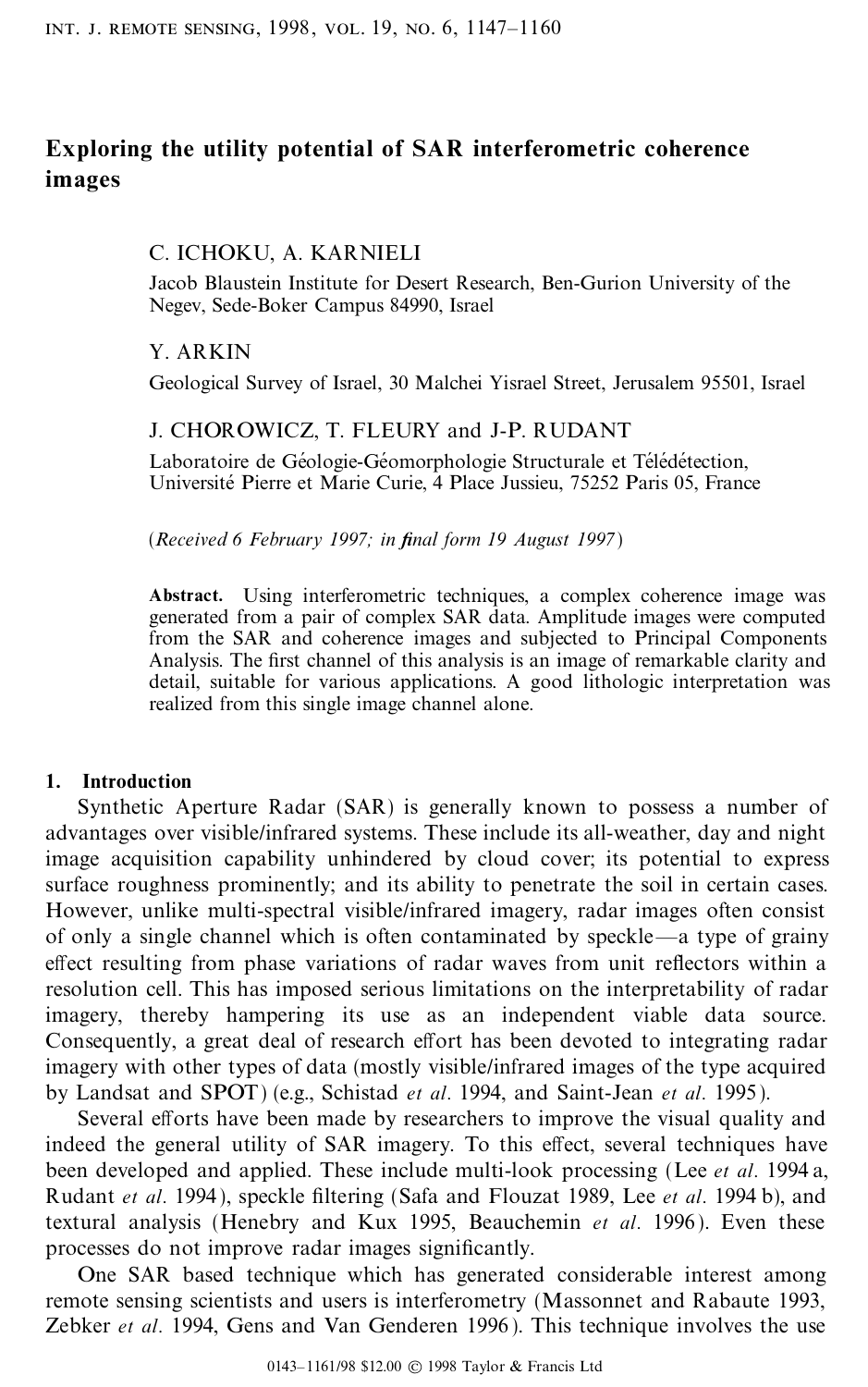of pairs of complex SAR images which contain both amplitude and phase information. It is this composite quality of the images that enables interferometry whose main product is interferogram which is also a complex image. The phase component of the interferogram (which shows the now almost familiar interferometric fringes) is the phase difference between the input complex SAR image pair. Nevertheless, complex coherence images representing the phase correlation between the interferometric pair can also be generated from them as a by-product of this technique.

Great emphasis has thus far been laid on the applicability of interferograms. Some of the current applications include the generation of Digital Elevation Models (Zebker *et al*. 1994 ), detection of terrain displacements (Massonnet *et al*. 1993), monitoring of ice sheet motions (Goldstein *et al*. 1993), measuring ocean surface currents (Goldstein and Zebker 1987, Goldstein *et al*. 1989), and so on. On the other hand, coherence images are merely regarded as a means of verifying phase coherence. They are usually not considered as very useful images in themselves. In the few cases where the utility of the coherence image has been discussed (e.g., Wegmuller *et al*. 1995), mostly its obvious relevance to change detection is highlighted, ignoring its other more subtle potentialities. Even when other applications have been treated, most workers have sought to interpret and extract information directly from the coherence images alone without further processing (Askne and Hagberg 1993, D'Iorio *et al*. 1996 ). In this paper, we demonstrate how incredibly simple image processing operations can transform coherence images (in combination with ordinary SAR images) into formidable information-bearing images of striking geologic importance.

# **2. Study area**

We are currently doing a study on the application of radar imagery to the mapping of geology, geomorphology, and risks related to active faults and associated seismic activity in the Dead Sea Rift Valley section of the major Syro-African Rift System. However, for detailed analysis, illustration, and interferometry, we have chosen, from the Jordan Valley segment of the rift, a study area measuring about  $36 \text{ km}$  (north-south) by  $28 \text{ km}$  (east-west). This area is centred approximately at latitude 32°06'N and Longitude 35°32'E between the Sea of Galilee and the Dead Sea (see figure 1). Figure 1 shows the geological map of the study area extracted from the 1/500 000 scale geological photomap of Israel (Bartov and Arkin 1979 ).

The study area has a number of interesting geomorphostructural characteristics. Topographically, it is made up of three distinct levels. The top level corresponds to the regional topography and geology, with Mesozoic carbonates and clastics forming the mountainous shoulders of the rift. Below this is the rift floor, with alluvial fans and other deposits, as well as the Plio-Pleistocene Lisan formation comprising chalk, marl, and conglomerates. The third level is the bottom of the valley cutting through the rift floor. This is the flood plain of the present day Jordan River with typical Quaternary to Holocene deposits of alluviums and conglomerates. The Jordan River itself meanders through the third level. Another remarkable feature of the study area is that, here, north-west to west trending splays depart from the general north-south strike of the Rift and continue up to as far as the Mediterranean Sea. The morphostructural features described here can be appreciated on figure 2 which is a shaded relief image generated from the Digital Elevation Model (DEM) of the study area extracted from the Digital Terrain Map of Israel described in Hall (1993).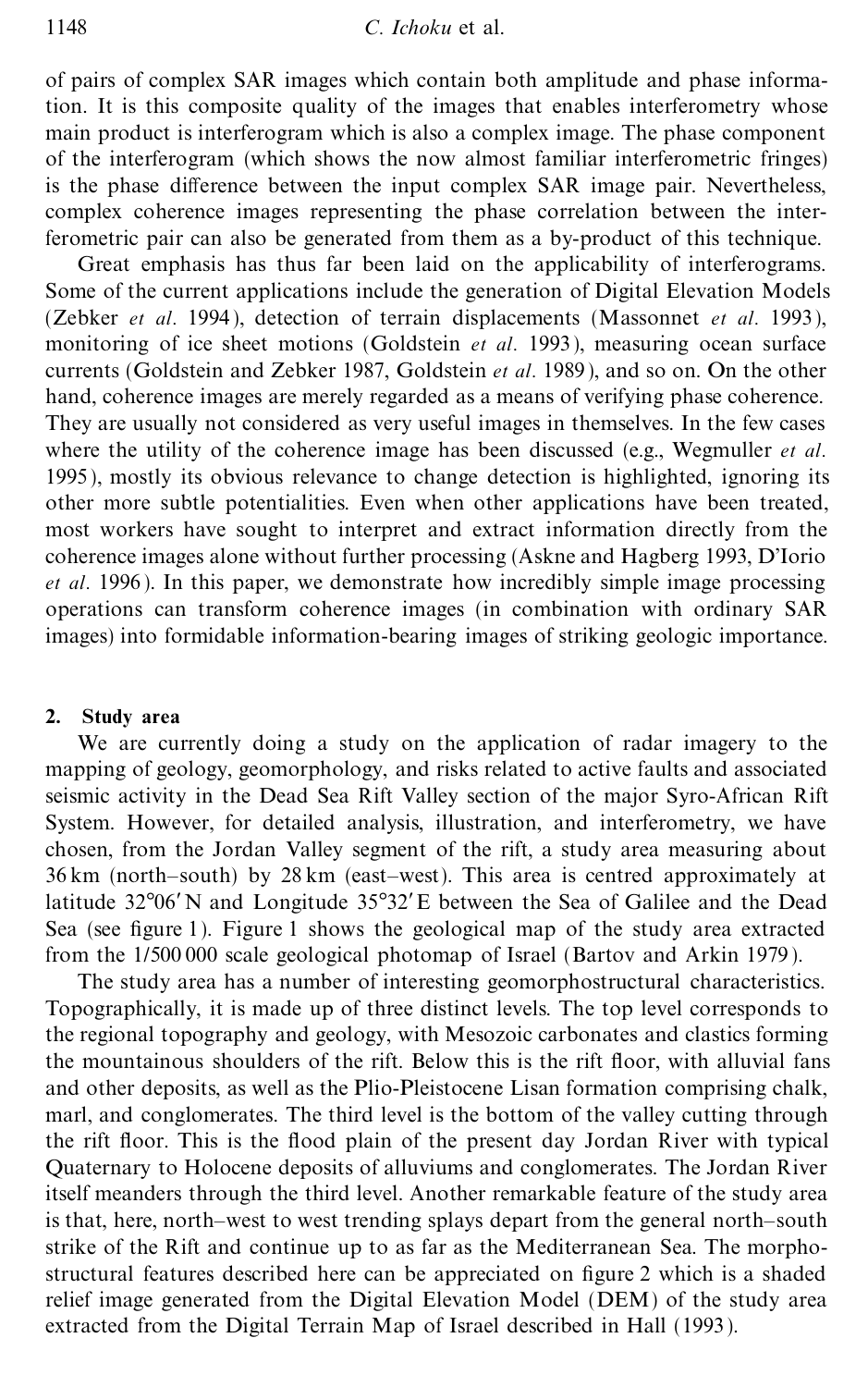

Figure 1. Geological map of the study area extracted from the 1/500000 scale geological photomap of Israel. Figure 1. Geological map of the study area extracted from the 1/500 000 scale geological photomap of Israel.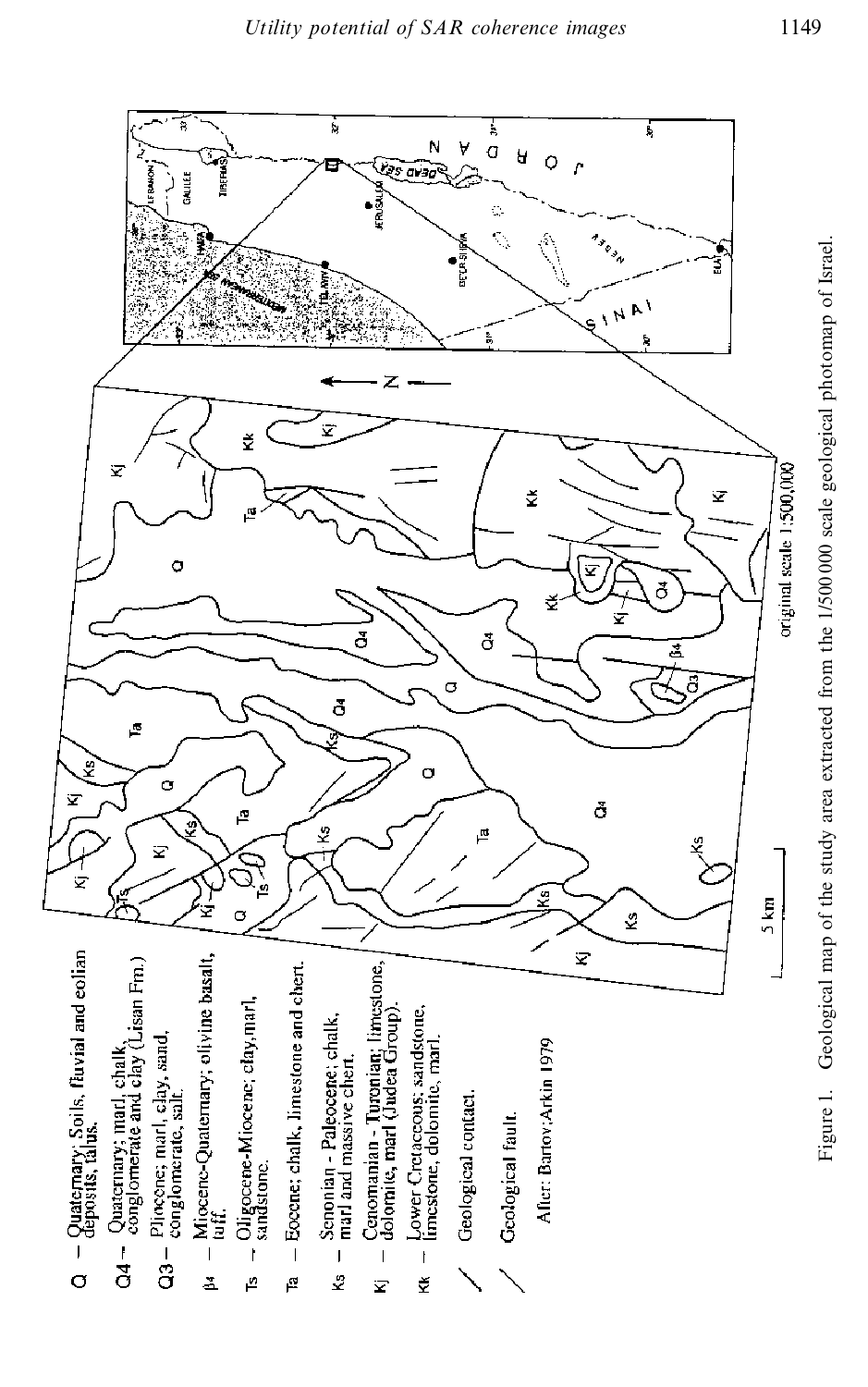

Figure 2. Shaded relief Digital Elevation Model (DEM) of the study area (illumination direction: Azimuth =  $270^\circ$ , Altitude =  $45^\circ$ ).

## **3. Overview of interferometric data and techniques, and coherence image generation**

SAR interferometry involves the use of a pair of complex images (which contain amplitude and phase information), acquired from two close (almost repeat) orbits, to generate an interferogram. The quality of an interferogram is largely determined by the level of correlation between the two complex images used to create it. The various sources of decorrelation and possible remedies were discussed by Zebker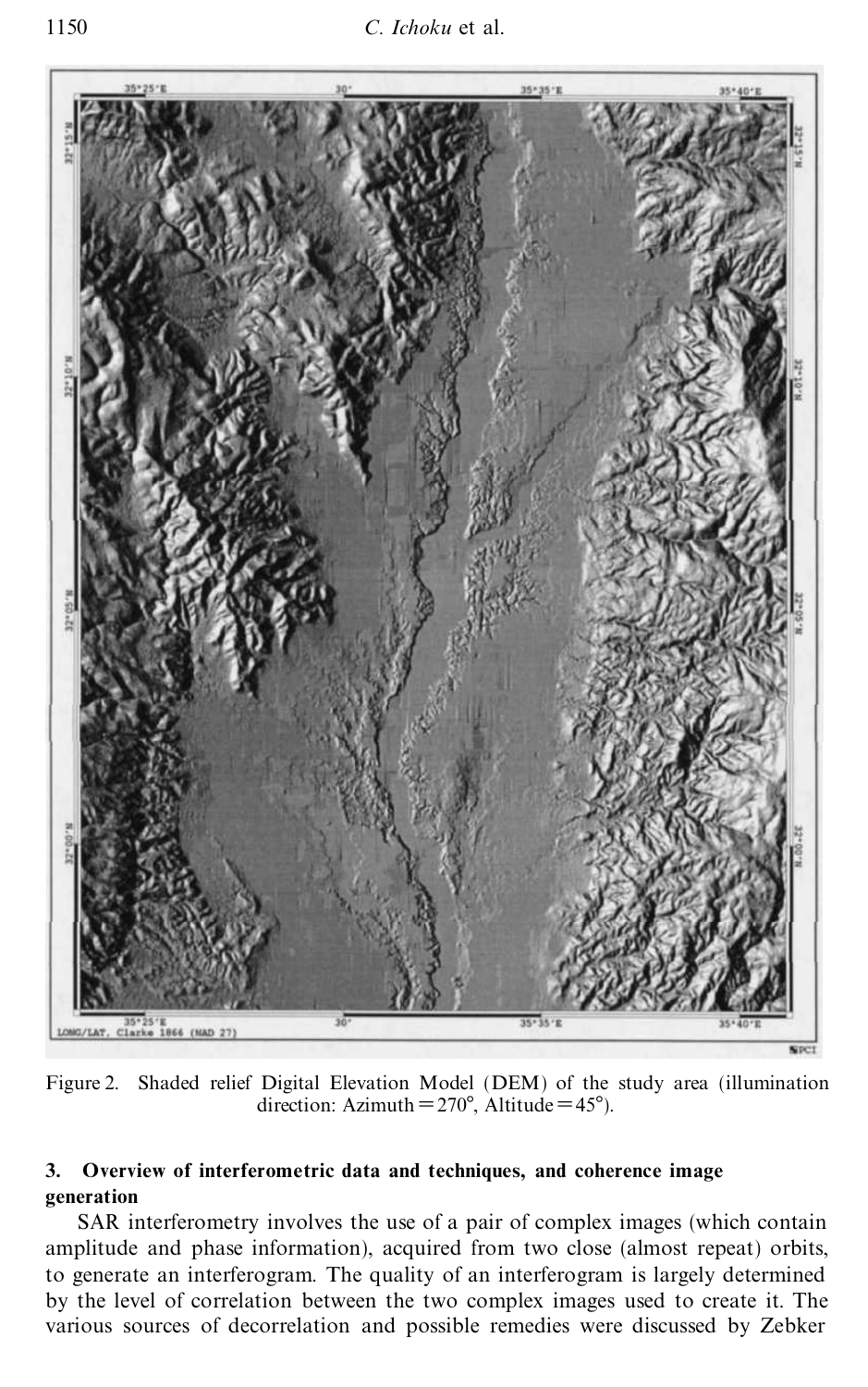and Villasenor (1992 ), and Bamler and Just (1993). They include thermal, spatial, and temporal decorrelations. Whereas thermal decorrelation is due to radar sensor noise, spatial decorrelation is related to the baseline, while temporal decorrelation depends on changes in the scene (which is often a function of the time interval between the acquisition of the two images). The effect of thermal decorrelation can be reduced by modelling, and it is relatively easy to optimize spatial and temporal correlations from the user standpoint by choosing images having a convenient baseline and acquired over a short time interval.

In this study, we used a pair of Single Look Complex (SLC) images of the ERS1-SAR which is a *C*-band (5´66 cm wavelength), *V V* polarized radar operating from an altitude of 785 km with a mean look angle of  $23^\circ$ . Our images were acquired on 1 and 13 January 1994 (12 day interval ) from orbits 12 877 and 13 049 respectively, and they belong to frame number 2961. The baseline component perpendicular to the look direction is 183 m. The SLC images have a pixel spacing of about 3´9 m in azimuth and 7<sup>.9</sup> m in slant range. We used a pair of sub-images each measuring 8000 pixels in azimuth by 1000 pixels in range.

Interferometry was carried out using the ISAR software developed by the European Space Agency (ESA) in the framework of the Fringe Working Group (Coulson and Solaas 1993). The procedure employs the basic principles of interferometry as described by Massonnet and Rabaute (1993), Zebker *et al*. (1994), Vachon *et al*. (1995), and Gens and Van Genderen (1996), among others. An interferogram is computed from a coregistered pair of complex SAR images as follows:

$$
p(x, y) = z_1(x, y) z_2^*(x, y)
$$
 (1)

where  $p(x, y)$  represents the complex interferogram value at pixel  $(x, y)$ ,  $z_1(x, y)$  is the complex value at pixel  $(x, y)$  of one SAR image,  $z^*(x, y)$  is the complex conjugate of the corresponding pixel  $(x, y)$  value of the other image.

Coherence, which is a measure of phase correlation, is defined as the correlation coefficient:

$$
g(x, y) = \frac{E[z_1(x, y)z^*(x, y)]}{\sqrt{(E[[z_1(x, y)]^2]E[[z_2(x, y)]^2]})}
$$
(2)

where  $g(x, y)$  is the value of coherence at pixel  $(x, y)$ ,  $z_1(x, y)$  and  $z_2(x, y)$  are as defined above, while *E*[ ] designates mathematical expectation.

In practice, coherence is computed from:

$$
g(x, y) = \frac{\langle z_1(x, y)z_1^*(x, y) \rangle}{\sqrt{\langle \langle |z_1(x, y)|^2 \rangle \langle |z_2(x, y)|^2 \rangle}}
$$
(3)

where  $\langle \rangle$  denotes spatial averaging over a processing window centred on pixel  $(x, y)$ ; and the other parameters are as previously defined.

In this work, both the interferogram and coherence were generated and averaged 10 pixels in azimuth and 2 pixels in range to produce 10-look images representing ground elements measuring about  $50 \text{ m} \times 50 \text{ m}$  (Massonnet and Rabaute 1993, Zebker *et al*. 1994). We also performed the same operation on the SLC images to bring them to the same resolution to facilitate the subsequent combined image processing.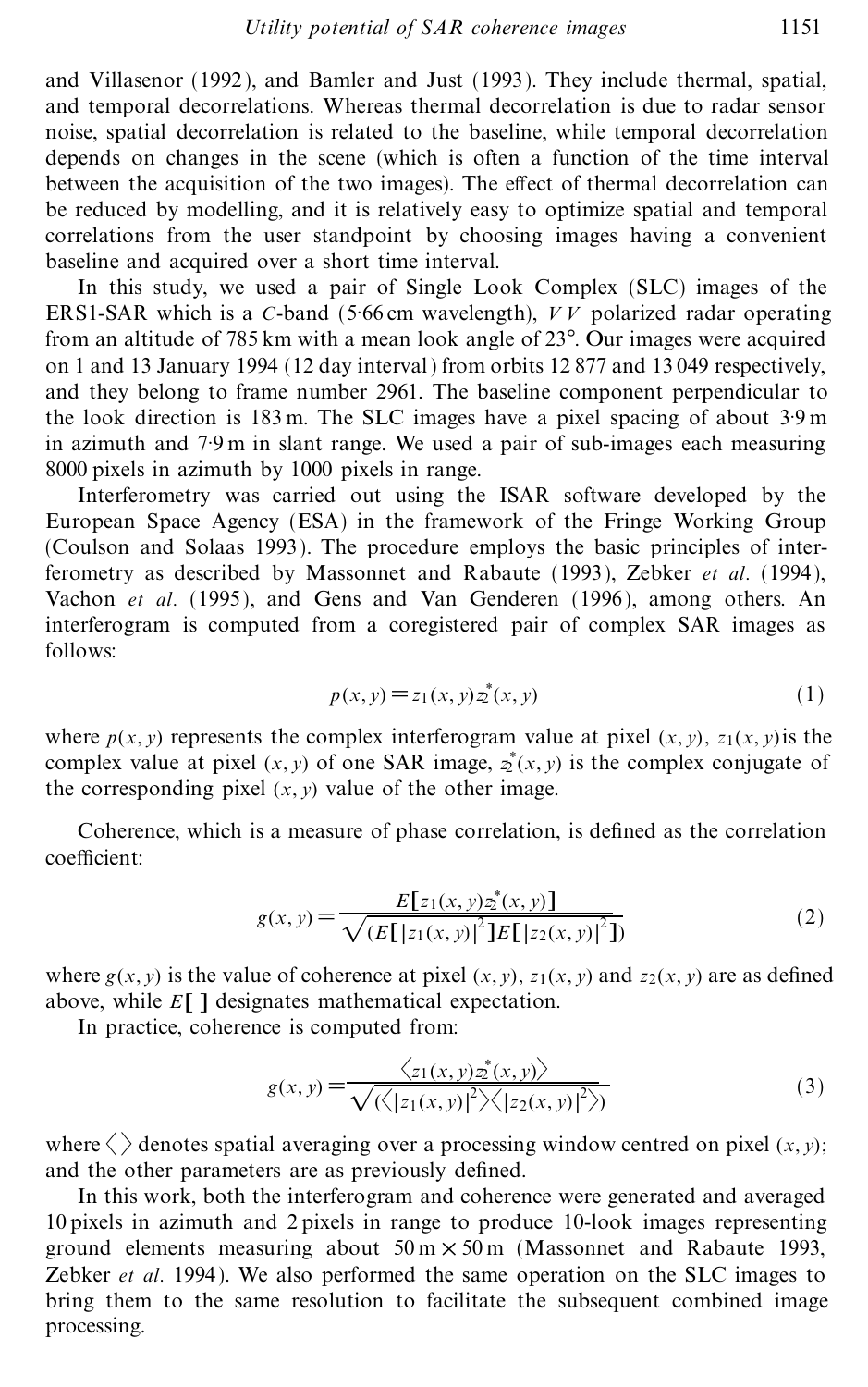## **4. Image processing**

Like the original SLC data, both the interferogram and the coherence are complex images. Each can be decomposed into its amplitude and phase components. Usually, it is these components that are used for intelligible visual displays: the phase component for the interferogram and the amplitude component for others (SLC and coherence).

We computed the amplitude images of the SLC and coherence, and applied a linear contrast stretch to each of them. The amplitude of the SLC data is what is generally known as the SAR image; thus, henceforth, we shall simply refer to it as the SAR image. Similarly, the amplitude of the coherence will be referred to as coherence image. We performed several simple multi-band image processing operations (including image arithmetic, filtering, and image transformations) using the SAR and the coherence images, and obtained different results that range from poor to good, based on visual assessment. One of the main operations performed was the Principal Components Analysis (PCA) between one of the SAR images and the Coherence image. The first channel of this analysis (which we shall call PCA1SC: denoting PCA channel 1 between the SAR and Coherence images) is quite impressive. This is the main result presented here. The PCA was performed using the PCI image processing software package, though it is possible with most other similar packages. It is pertinent to mention that the first channel of a PCA operation (such as the PCA1SC) expresses the combined maximum variability between the input images (Mather 1987, p. 208). This is because PCA is a statistical transformation which rotates the axes of a multi-dimensional image space (as represented in a multi-band scatterplot) in such a way that they lie in the direction of maximum data variance (i.e. pixel values are expressed with respect to the principal axes of the ellipse or ellipsoid enclosing the scatter of points instead of the original axes representing the individual bands). Thus, the first principal component (in our case the PCA1SC) represents the longest of the new axes and contains the largest amount of variability information from the input channels (which in this case are the SAR and coherence images).

After the various image processing stages, all the images presented in this work were geocoded and registered to the DEM which is itself tied to the ground coordinate system. This is to enable detailed comparative analysis. Figures 3, 4, and 5 show respectively the geocoded SAR image, coherence image, and PCA1SC.

### **5. Analysis of result**

We shall evaluate the result of this work (the PCA1SC shown in figure 5) by comparing it with the SAR and coherence images (figures 3 and 4) as well as a Landsat-TM false-colour composite  $(RGB=bands 4-3-2)$  shown in figure 6. From the geological point of view, the PCA1SC (figure 5) seems to possess all the advantages derivable from all the other images put together, and at the same time appears to be free of their disadvantages. Like the SAR image (figure 3), it portrays surface morphology prominently, but in a more natural form (almost like the relief shaded  $DEM$  in figure 2). For instance, the layover areas appear dark rather than bright, thereby making the PCA1SC look more intelligible even to the non specialist. However, this reverse tonal effect is not a peculiar outcome of the PCA process, as it can also result from a negative of the SAR image. Another appreciable attribute of the PCA1SC is that, unlike the SAR image and like the Landsat-TM (figure  $6$ ), it expresses vegetated areas very clearly, and in fact, they are almost as well expressed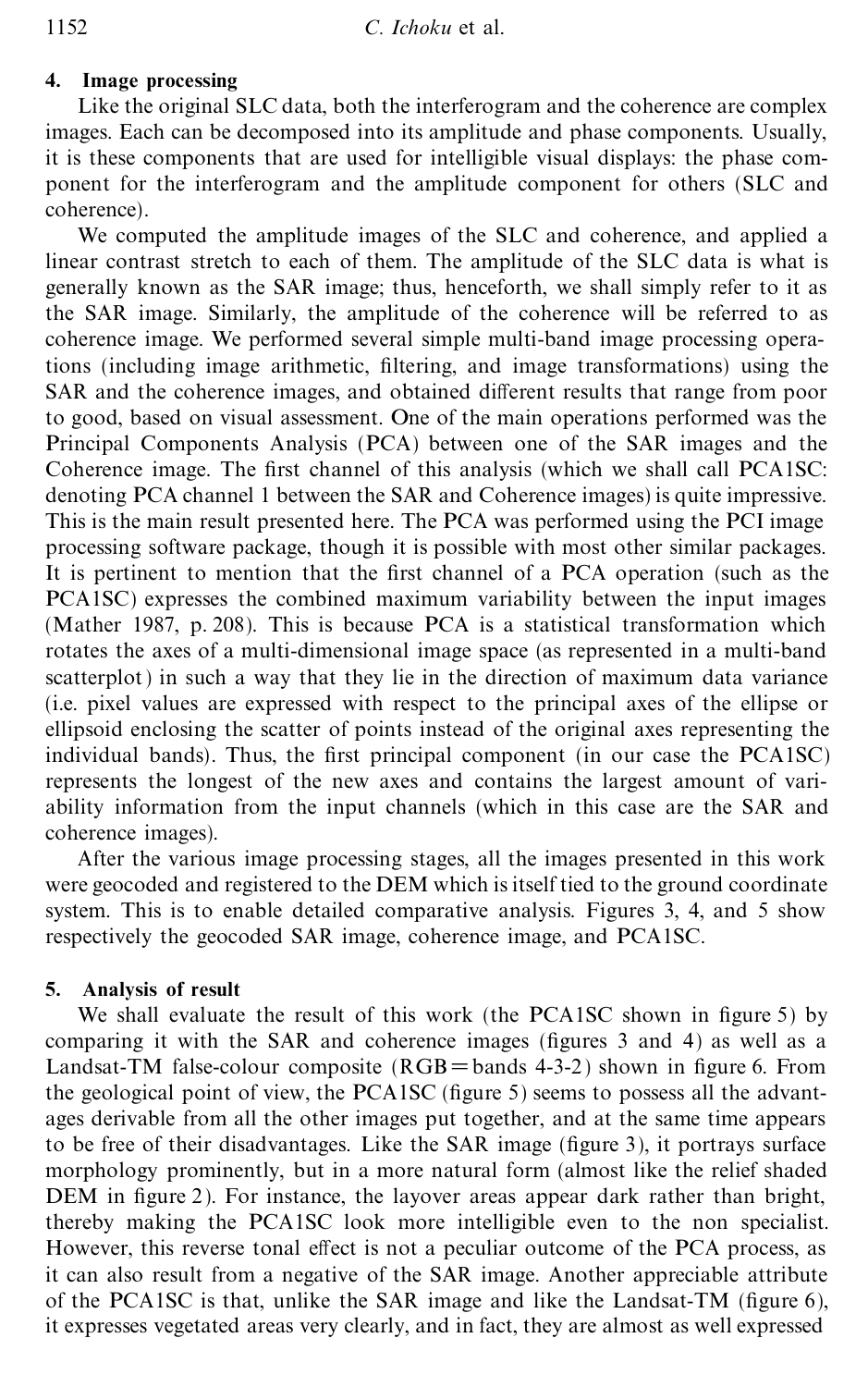

Figure 3. Geocoded (10-look) amplitude image generated from the SLC data of 1 January 1994.

as in aerial photographs of similar scales. Since differences in vegetation characteristics are often an expression of lithological differences, lithological boundaries are very distinct. Also, certain other geologic features are more prominent.

To demonstrate the geological utility of the PCA1SC image in real terms, we performed a manual interpretation and delineation of lithological boundaries on it. The result of our interpretation process is shown in figure 7. The topomorphologic levels described in § 2 are clearly distinguishable, and the letters *A*, *B*, and *C* have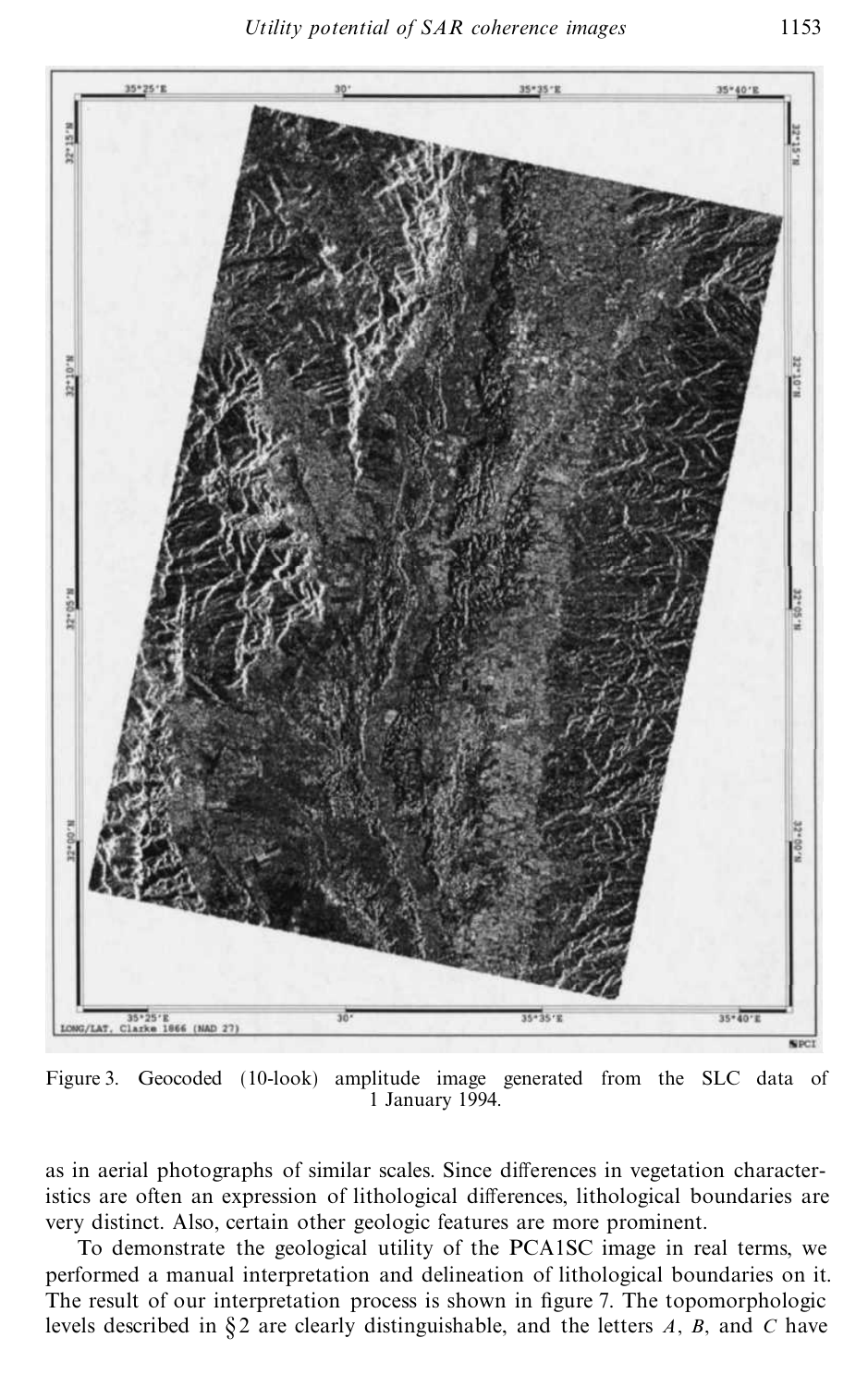

Figure 4. Geocoded (10-look) amplitude image generated from the complex coherence image.

been used to designate the top, middle, and bottom levels respectively, while the numeric suffixes  $(1, 2, 3, ...)$  are used to identify the different units in each level. The rift shoulders were previously well mapped, so, we have had no need to do a detailed interpretation here. However, within the area covered by our images each shoulder has a more-or-less homogeneous lithology, and we have designated the West and East sides by A1 and A2 respectively. We concentrated on the rift floor (level B) whose original lithological mapping was relatively poor. The attention of the reader is drawn to the lithological diversity expressed here. Not only is the Lisan formation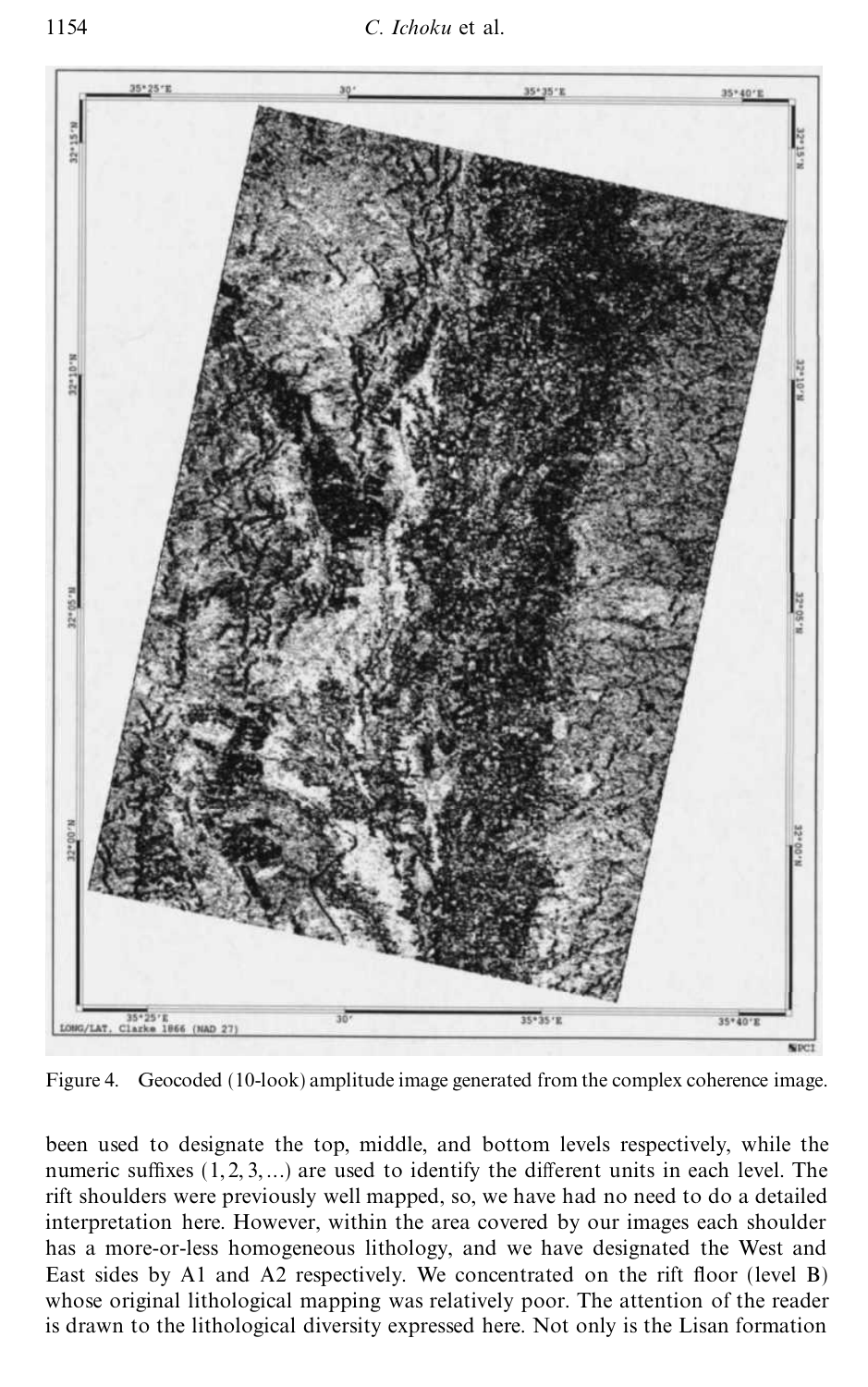

Figure 5. PCA1SC: Geocoded first principal component of the PCA between the SAR and coherence images.

(B2) which appears in bright tones in clear contrast with the dark-toned vegetated/agricultural alluvial area (B1), but also we have been able to distinguish five categories, which is a great improvement in comparison with the geological map of the area (figure 1) which shows only two units  $(Q \text{ and } Q4)$  in this rift floor.

It is pertinent perhaps to review the probable reasons why the PCA1SC possesses the above attributes. It is a well known fact that the terrain factors which influence the intensity of radar returns include surface roughness, orientation, and dielectric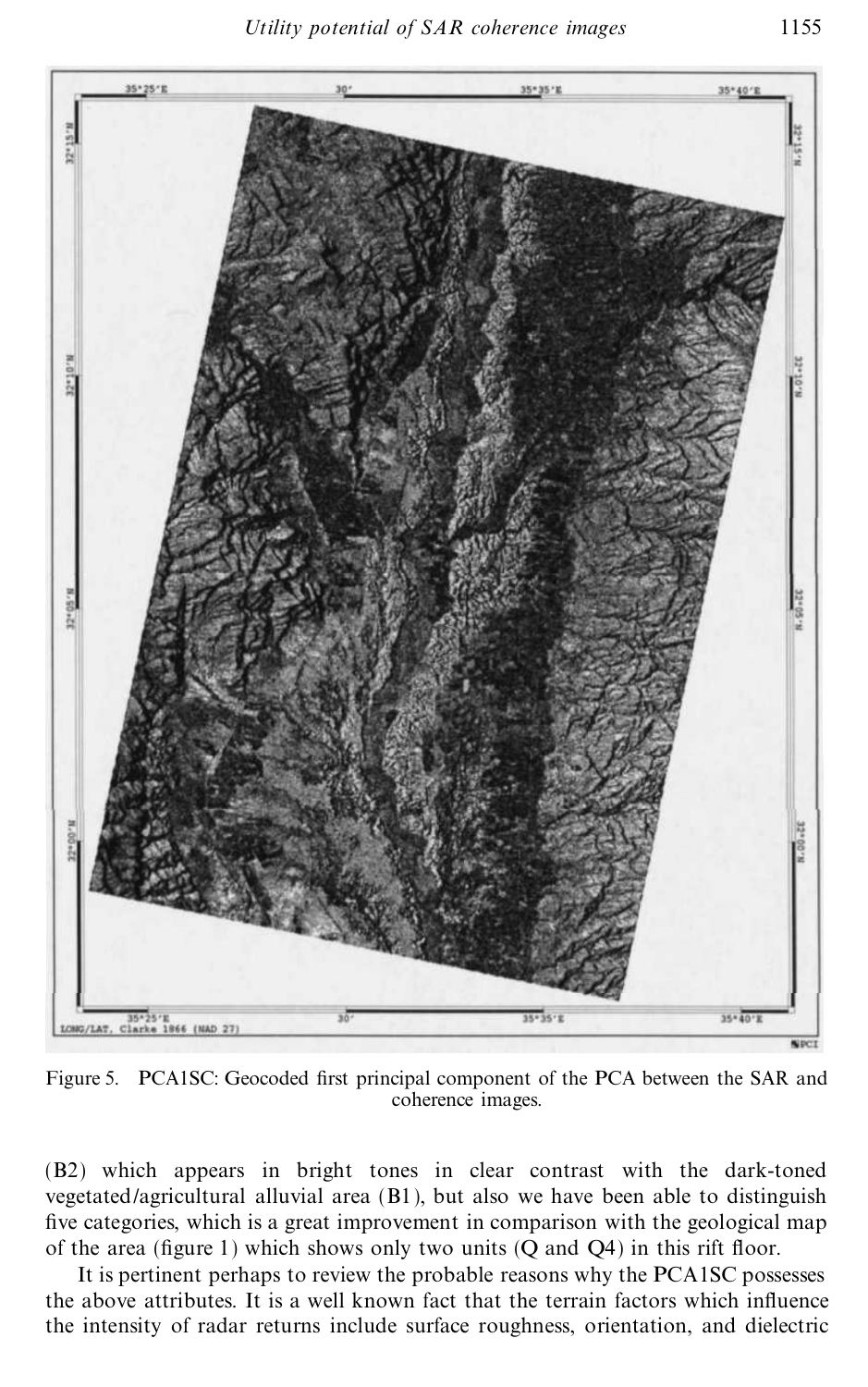

Figure 6. Landsat-TM false-colour composite (with bands 2, 3, and 4 assigned to blue, green, and red colours respectively).

constant (which itself increases with the moisture content of the material ). These characteristics concern the morphology of the surface (including its microtopography) as well as the landcover type and geometric properties. If we consider vegetation cover, for instance, its height, type (branching structure), and state (active or dry) reflects in the image intensity. On the other hand, the main terrain factor influencing the intensity of coherence images consists basically of changes in the surface during the time interval separating the acquisition of the two images constituting the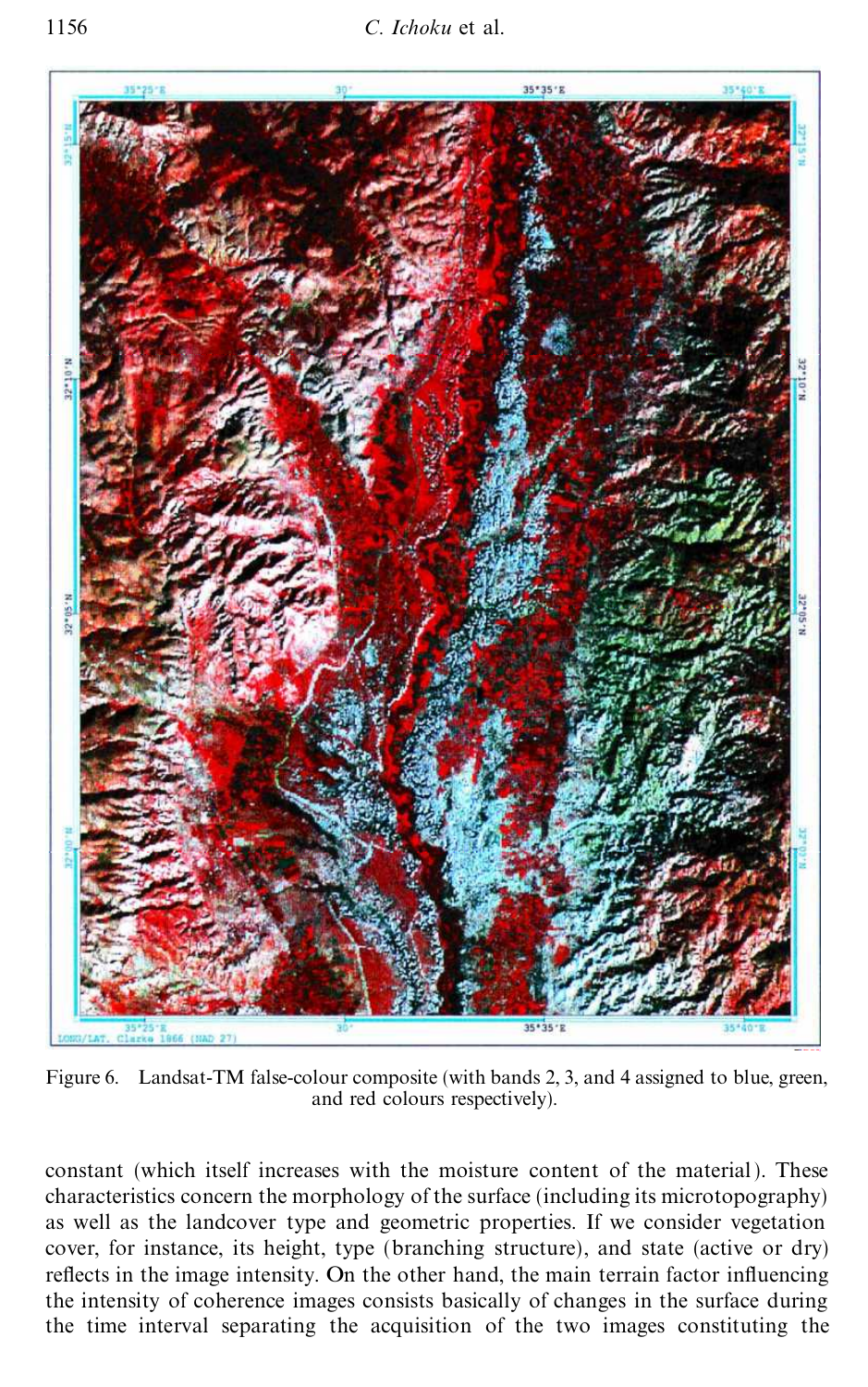

Figure 7. Lithologic interpretation of the PCA1SC shown in figure 5: A1: Upper Cretaceous to Eocene limestone, dolomite, marl, chalk, and chert forming the western Rift Valley shoulder. A2: Lower to Upper Cretaceous sandstone, limestone, dolomite, and marl forming the eastern Rift Valley shoulder. B1: Quaternary Terra Rosa soils overlying Lisan Formation clastic and lacustrine valley fill sediments. B2: Pliocene to Quaternary Lisan Formation–forming badlands. B3: Pliocene to Quaternary Lisan and Damya Formations mixed with soils—partly badlands. B4: Quaternary to recent Terra Rosa soils with relics of Lisan formation. B5: Quaternary Lisan and Damya formations, clastics with some soil component. C: Recent to present-day Jordan river flood plain of fluvial and alluvial sediments.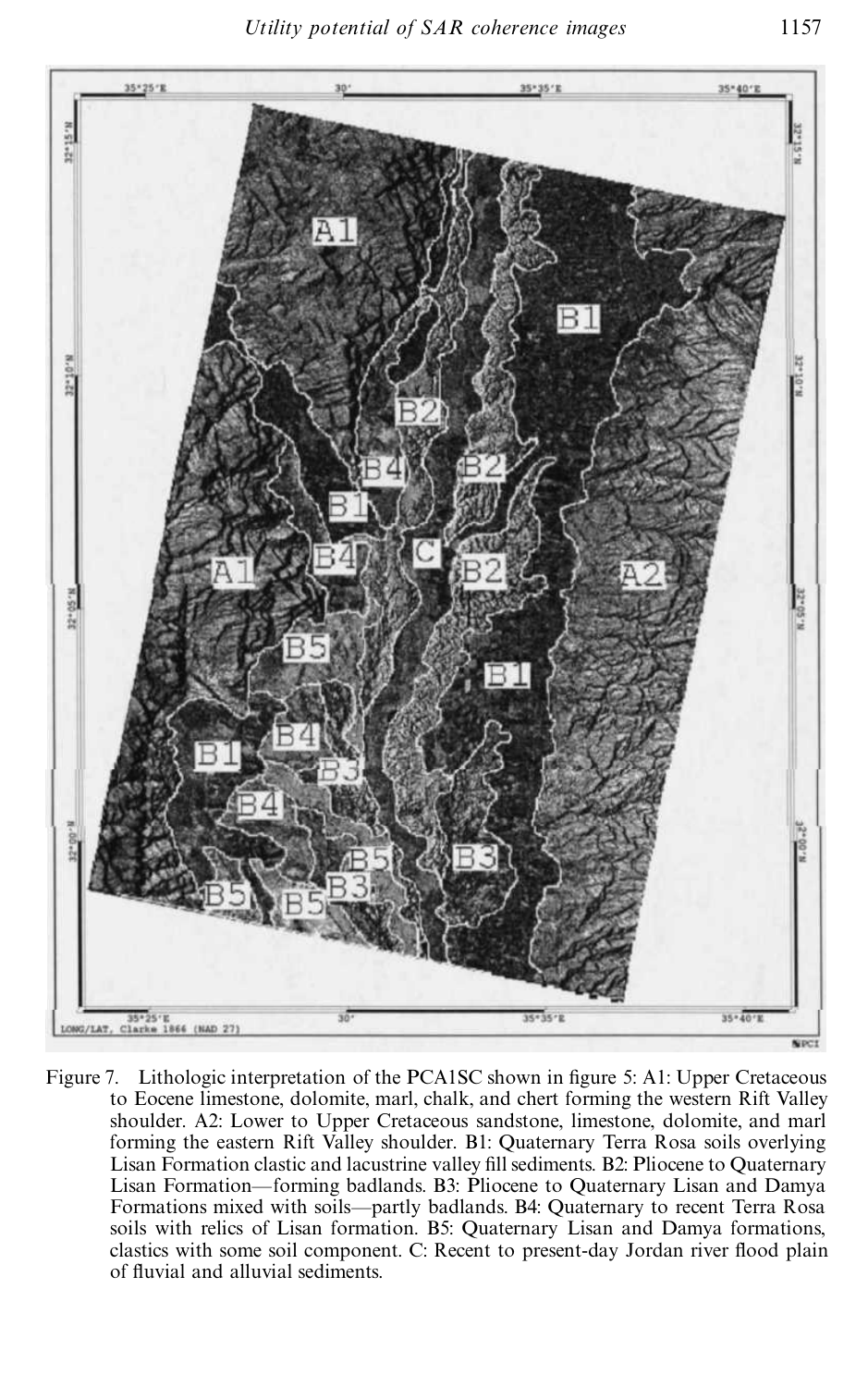interferometric pair. Therefore, the PCA1SC integrates information related to surface roughness, orientation, cover, moisture content, and change factor over time; all of which are indicators of lithologic differences. By comparison, visible/infrared systems, such as Landsat, sense mainly the spectral characteristics (colours, so to speak) of the surface and surface cover. Thus, for instance, the expression of vegetation cover is dominated mostly by its greenness (i.e., chlorophyll content), while its geometric properties have little or no influence. Although, visible/infrared images in certain cases express lithologic differences quite well, the advantage of the PCA1SC emanates from the fact that it uses a different but larger set of variables. Moreover, unlike the Landsat-TM image, the PCA1SC is not cluttered with spectral details, such as roads and other features, which sometimes hinder geological interpretation.

In addition to the above stated advantages, the PCA1SC also appears to be potentially well disposed (better than the SAR and coherence images considered individually) to such digital techniques as textural analysis, segmentation, and feature extraction. We will be working along these lines shortly.

## **6. Conclusion**

Valuable results have been achieved by applying such a simple process as Principal Components Analysis to datasets of such modest visual quality as coherence and SAR images. This is inspite of the fact that coherence images have often been treated with little importance, and that Principal Components Analysis is one of the simplest and most common image processing techniques available. Thus, we have been able to show that coherence images harbour a great deal of potential for improving the quality of SAR images for a number of useful (notably geological) applications. However, the main inconvenience of this process is that coherence images cannot be obtained without going through the rigours of selecting and procuring interferometric pairs (meeting strict baseline, time interval, and view angle requirements), and performing interferometry. Nevertheless, the main attraction of the result of this work lies in the fact that it symbolizes a simple approach to recycling coherence images which have until recently been regarded almost as a waste by-product of interferometry.

It is very encouraging that SAR and its two main interferometric products (interferogram and coherence) can be of vital use. It has been a well known fact that amplitude SAR images provide a variety of information related to surface characteristics, interferograms provide elevation and ground displacement information, and coherence images contain surface change information. Based on the result of this work, it is now obvious that the synergy of the coherence and SAR images can enhance the expression of lithologic differences. The main significance of this is that areas where the acquisition of visible/infrared images is problematic, such as cloud covered tropical areas, can now be mapped both topographically and geologically using SAR imagery and limited supplementary data. We are therefore approaching an era of fewer limitations on mapping from space (globally speaking), thanks to information obtainable from SAR.

### **Acknowledgments**

This work was jointly sponsored by the Israeli Ministry of Science and Arts (through the Israel Space Agency, ISA) and the French Space Agency (CNES). The ISAR software used for interferometry was provided by the European Space Agency (ESA). We are very grateful to them.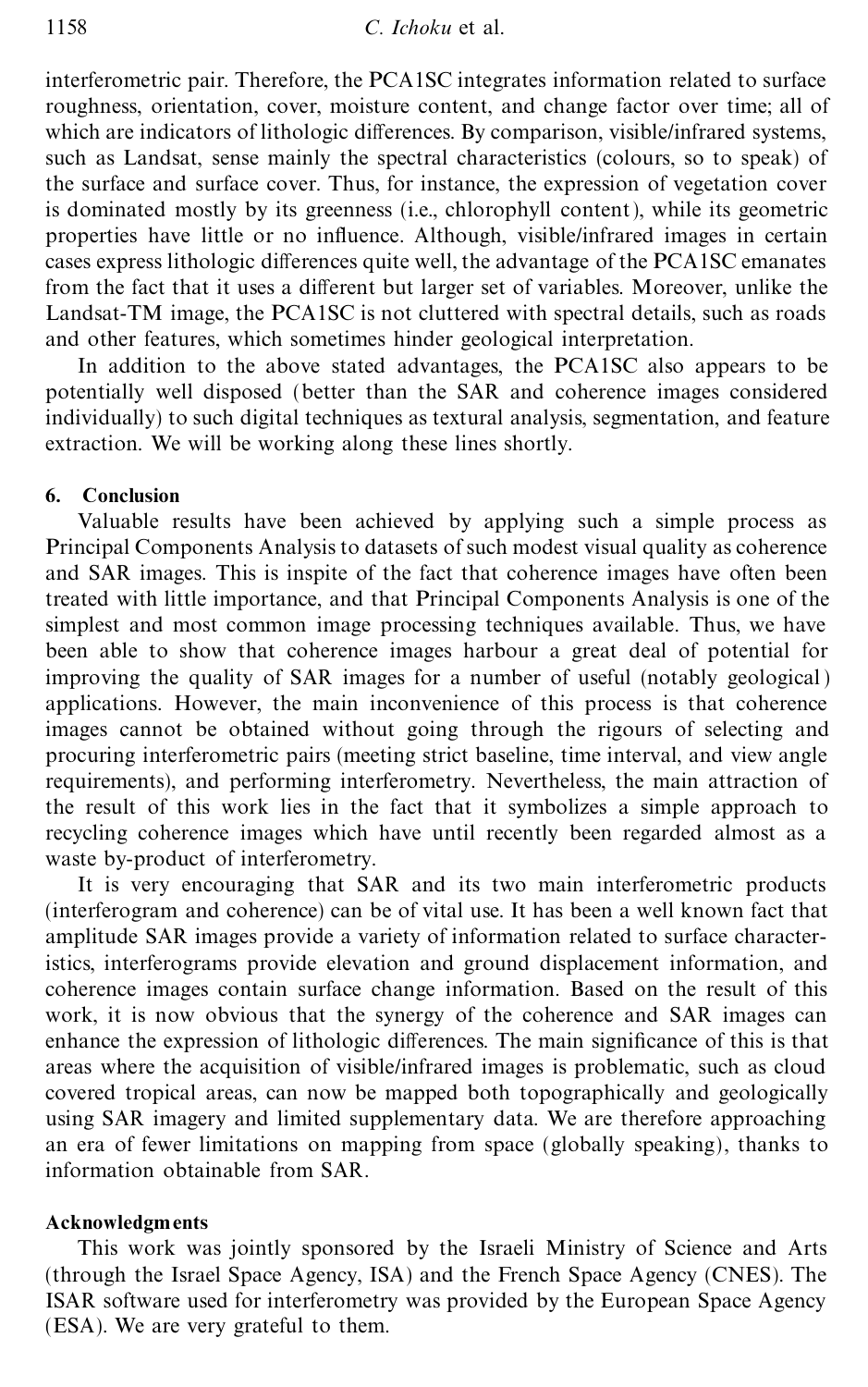#### **References**

- ASKNE, J., and HAGBERG, J. O., 1993, Potential of interferometric SAR for classification of land surfaces. *Proceedings of the International Geoscience and Remote Sensing Symposium (IGARSS'93), T okyo, Japan, 18±21 August 1993* (Piscataway: I.E.E.E.), pp. 985–987.
- Bamler, R., and Just D., 1993, Phase statistics and decorrelation in SAR interferograms. *Proceedings of the International Geoscience and Remote Sensing Symposium (IGARSS'93) T okyo, Japan, 18±21 August 1993* (Piscataway: I.E.E.E.), pp. 980±984.
- Bartov, Y., and Arkin, Y., 1979, *T he Geological Photomap of Israel on a scale of 1 : 500 000* (Tel Aviv: Israel Survey).
- BEAUCHEMIN, M., THOMSON, K. P. B., and EDWARDS, G., 1996, Edge detection and speckle adaptive filtering for SAR images based on a second-order textural measure. *International Journal of Remote Sensing*, **17,** [1751±1759.](http://alidoro.catchword.com/nw=1/rpsv/0143-1161^28^2917L.1751)
- Coulson, S. N., and Solaas, G. A., 1993, SAR interferometry with ERS-1. In *CNES From Optics to Radar, SPOT and ERS Applications* (Toulouse: Cépaduès-Éditions), pp. 457-472.
- D'Iorio, M. A., Brisco, B. G., Budkewitsch, P. A., Geudtner, D., Vachon, P. W., and Wolfe, J., 1996, Geological and morphological control on ERS-1 SAR coherence images of Bathurst Island. *Proceedings of the 26th International Symposium on Remote Sensing of Environment and the 18th Annual Symposium of the Canadian Remote Sensing Society, Vancouver, BC, Canada, 25±29 March 1996* (Ottawa: Canadian Remote Sensing Society), pp. 107-111.
- GENS, R., and VAN GENDEREN, J. L., 1996, SAR interferometry—issues, techniques, applications. *International Journal of Remote Sensing*, 17, 1803-1835.
- GOLDSTEIN, R. M., BARNETT, T. P., and ZEBKER, H. A., 1989, Remote sensing of ocean currents. *Science*, **246**, 1282-1285.
- Goldstein, R. M., Engelhardt, H., Kamb, B., and Frolich, R. M., 1993, Satellite radar interferometry for monitoring ice sheet motion: Application to an Antarctic ice stream. *Science*, **262**, 1525-1530.
- GOLDSTEIN, R. M., and ZEBKER, H. A., 1987, Interferometric radar measurement of ocean surface currents. *Nature*, **328**, 707-709.
- Hall, J. K., 1993, The GSI Digital Terrain Map (DTM) project completed. *Geological Survey of Israel Current Research*, **8,** 47±50.
- Henebry, G. M., and Kux, H. J. H., 1995, Lacunarity as a texture measure for SAR imagery. *[International](http://alidoro.catchword.com/nw=1/rpsv/0143-1161^28^2916L.565) Journal of Remote Sensing*, 16, 565-571.
- LEE, J. S., HOPPEL, K. W., MANGO, S. A., and MILLER, A. R., 1994 a, Intensity and [phase](http://alidoro.catchword.com/nw=1/rpsv/0196-2892^28^2932L.1017) statistics of multilook polarimetric and interferometric SAR imagery. *I*.*E*.*E*.*E*. *T ransactions on Geoscience and Remote Sensing*, **32,** [1017±1028.](http://alidoro.catchword.com/nw=1/rpsv/0196-2892^28^2932L.1017)
- Lee, J. S., Jurkevich, I., Dewaele, P., Wambacq, P., and Oosterlinck, A., 1994 b, Speckle ®ltering of synthetic aperture radar images: A review. *Remote Sensing [Reviews](http://alidoro.catchword.com/nw=1/rpsv/0275-7257^28^298L.313)*, **8,** [313±340.](http://alidoro.catchword.com/nw=1/rpsv/0275-7257^28^298L.313)
- Massonnet, D., and Rabaute, T., 1993, Radar interferometry: Limits and potential. *I*.*[E](http://alidoro.catchword.com/nw=1/rpsv/0196-2892^28^2931L.455[csa=0196-2892^26vol=31^26iss=2^26firstpage=455])*.*E*.*E*. *T ransactions on Geoscience and Remote Sensing*, **31,** [455±464.](http://alidoro.catchword.com/nw=1/rpsv/0196-2892^28^2931L.455[csa=0196-2892^26vol=31^26iss=2^26firstpage=455])
- Massonnet, D., Rossi, M., Carmona, C., Adragna, F., Peltzer, G., Feigi, K., and RABAUTE, T., 1993, The displacement field of the Landers earthquake mapped by radar interferometry. Nature, 364, 138-142.
- Mather, P. M., 1987, *Computer Processing of Remotely-Sensed Images: An Introduction* (Chichester: Wiley & Sons).
- RUDANT, J. P., DEROIN, J. P., and POLIDORI, L., 1994, Multi-resolution analysis of radar images and its application to lithological and structural mapping; Larzac (southern France) test site. *International Journal of Remote Sensing*, 15, 2451-2468.
- Safa, F. and Flouzat, G., 1989, Speckle removal on radar imagery based on mathematical morphology. *Signal Processing*, 16, 319-333.
- SAINT-JEAN, R., SINGHROY, V., and KHALIFA, S. M., 1995, Geological [interpretation](http://alidoro.catchword.com/nw=1/rpsv/0703-8992^28^2921L.511[csa=0703-8992^26vol=21^26iss=4^26firstpage=511]) of integrated SAR images in the Azraq area of Jordan. *Canadian Journal of Remote Sensing*, **21,** 511-517.